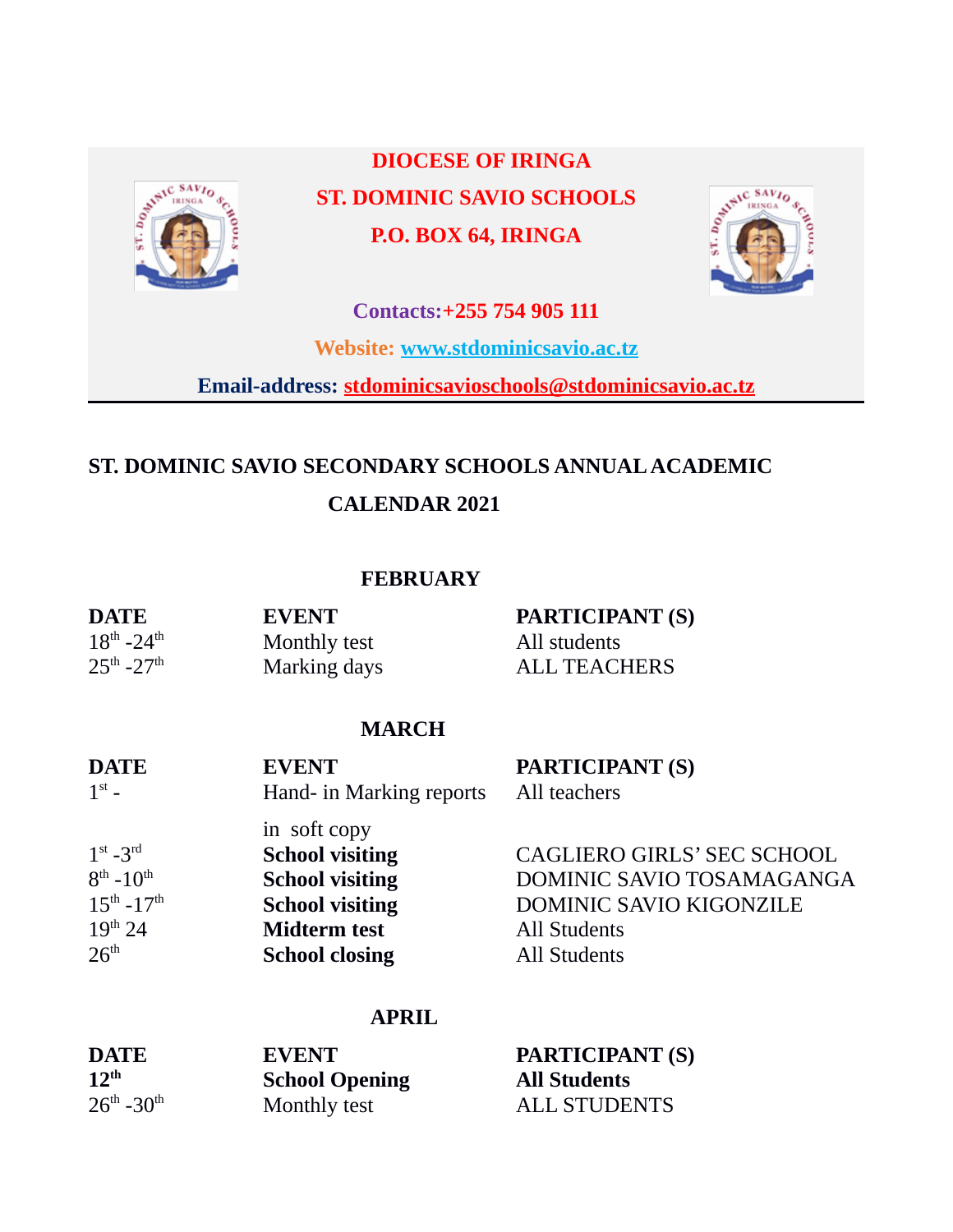# **MAY**

| <b>EVENT</b><br><b>Preparations for form</b>          | <b>PARTICIPANT (S)</b><br><b>All students</b>    |
|-------------------------------------------------------|--------------------------------------------------|
| <b>Six National exams</b><br>Hand- in Marking reports | All teachers                                     |
| in soft copy<br><b>School visiting</b>                | DOMINIC SAVIO TOSAMAGANGA                        |
|                                                       | CAGLIERO SEC SCHOOL<br>DOMINIC SAVIO KIGONZILE   |
| <b>TERMINAL &amp;</b>                                 | <b>ALL STUDENTS</b>                              |
| <b>ANNUAL EXAMS</b>                                   |                                                  |
|                                                       | <b>School visiting</b><br><b>School visiting</b> |

# **JUNE**

| <b>DATE</b>     | <b>EVENT</b> (S)      | <b>PARTICIPANT (S)</b> |
|-----------------|-----------------------|------------------------|
| 4 <sup>th</sup> | <b>SCHOOL CLOSING</b> | <b>ALL STUDENTS</b>    |

# **JULY**

| <b>DATE</b><br>$16^{th}$ -17 <sup>th</sup> | <b>EVENT</b> (S)<br><b>Sports Day (Venue</b> | <b>PARTICIPANT (S)</b><br><b>ALL STUDENTS</b> |
|--------------------------------------------|----------------------------------------------|-----------------------------------------------|
| $26^{\text{th}}$ -30 <sup>th</sup>         | <b>KIGONZILE</b> )<br>Monthly test           | <b>ALL STUDENTS</b>                           |
|                                            | <b>AUGUST</b>                                |                                               |

| <b>DATE</b>       | EVENT <sub>(S)</sub>                                                                  | <b>PARTICIPANT (S)</b> |
|-------------------|---------------------------------------------------------------------------------------|------------------------|
| $2^{nd} - 4^{th}$ | Hand- in Marking reports                                                              | TEACHERS               |
|                   | $\mathbf{1}_{\mathbf{2}}$ and $\mathbf{1}_{\mathbf{2}}$ and $\mathbf{1}_{\mathbf{2}}$ |                        |

|                  | in soft copy                   |                     |
|------------------|--------------------------------|---------------------|
| 30 <sup>th</sup> | <b>Starting Mid-term Exams</b> | <b>ALL STUDENTS</b> |

#### **SEPTEMBER**

| <b>DATE</b>      | EVENT <sub>(S)</sub>        | <b>PARTICIPANT (S)</b> |
|------------------|-----------------------------|------------------------|
| 3 <sup>rd</sup>  | <b>End of Midterm Exams</b> | <b>ALL STUDENTS</b>    |
| 3 <sup>rd</sup>  | <b>CLOSING SCHOOL</b>       | <b>ALL STUDENTS</b>    |
| 20 <sup>th</sup> | <b>OPENING SCHOOL</b>       | <b>ALL STUDENTS</b>    |